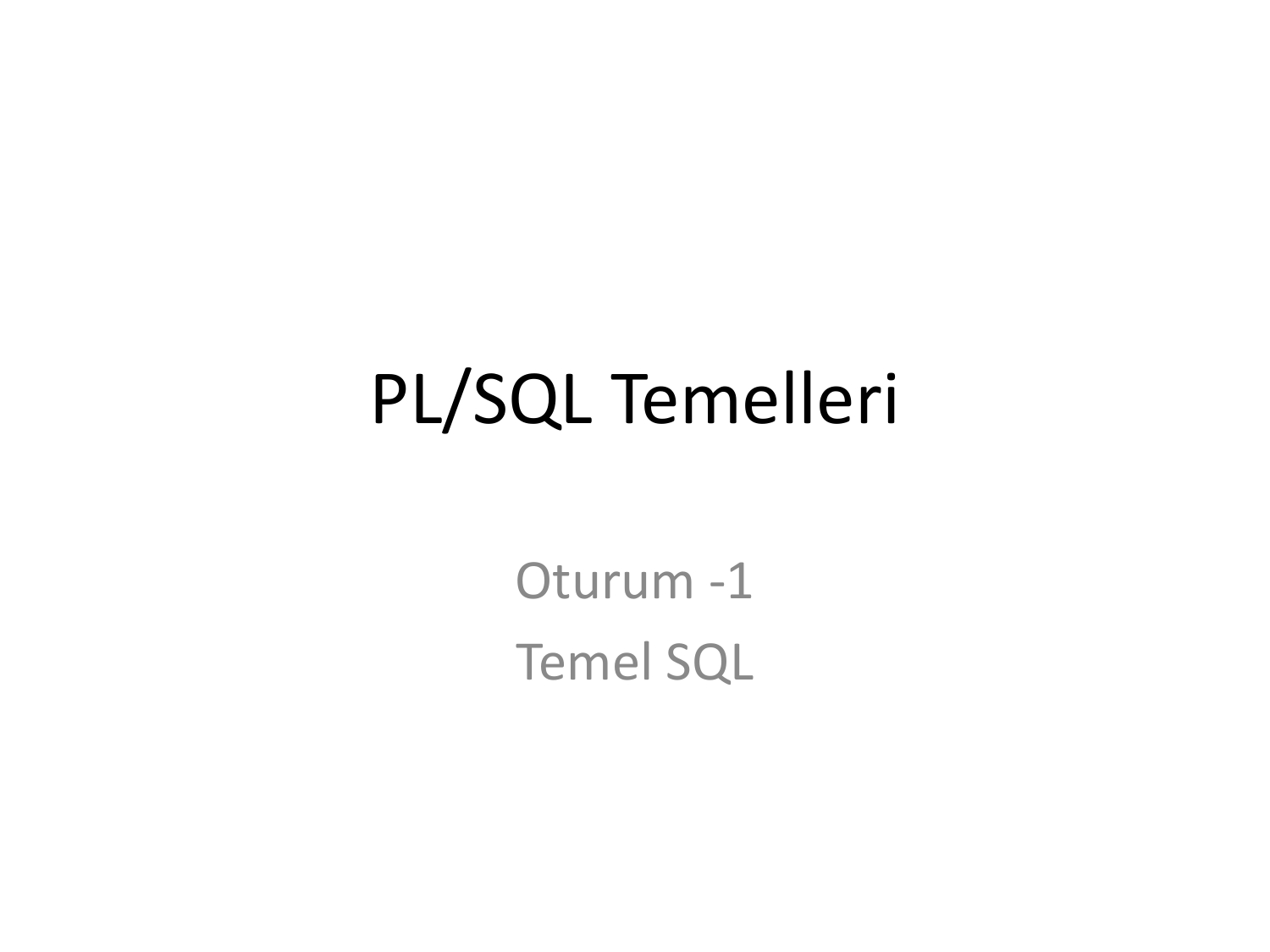## Canburak Tümer

- Ege Üni. Bil. Müh., 2007-2012
- Turkcell Teknoloji, IMS, NODI 2011 Temmuz
- Oracle Consulting, DWH&BI Consultant 2012 Ekim

[www.canburaktumer.com](http://www.canburaktumer.com/)

[www.canburaktumer.com/blog](http://www.canburaktumer.com/blog)

<http://www.linkedin.com/in/canburaktumer>

[@canburakTBlog](http://www.twitter.com/canburaktblog)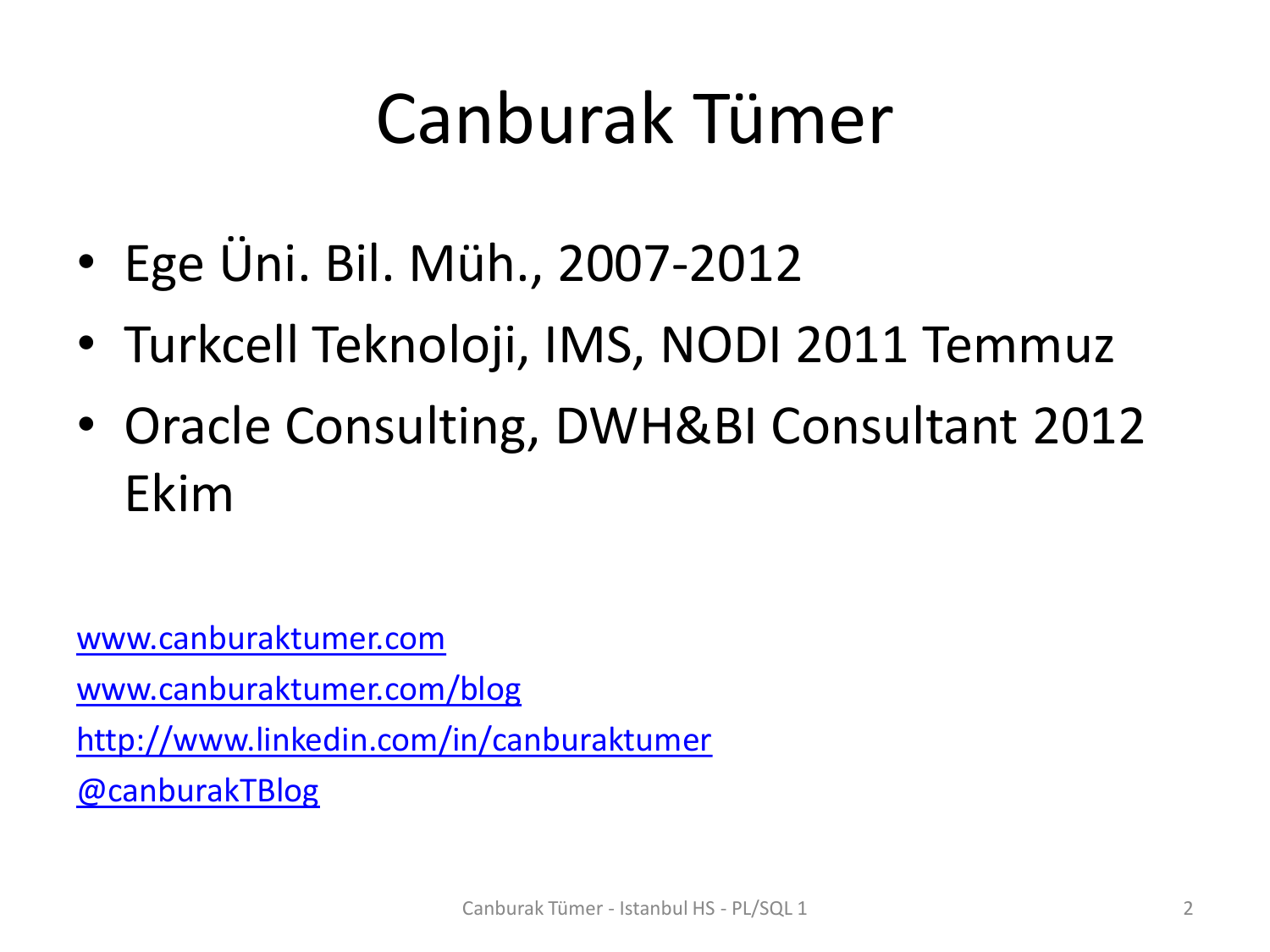#### Data -> Wisdom

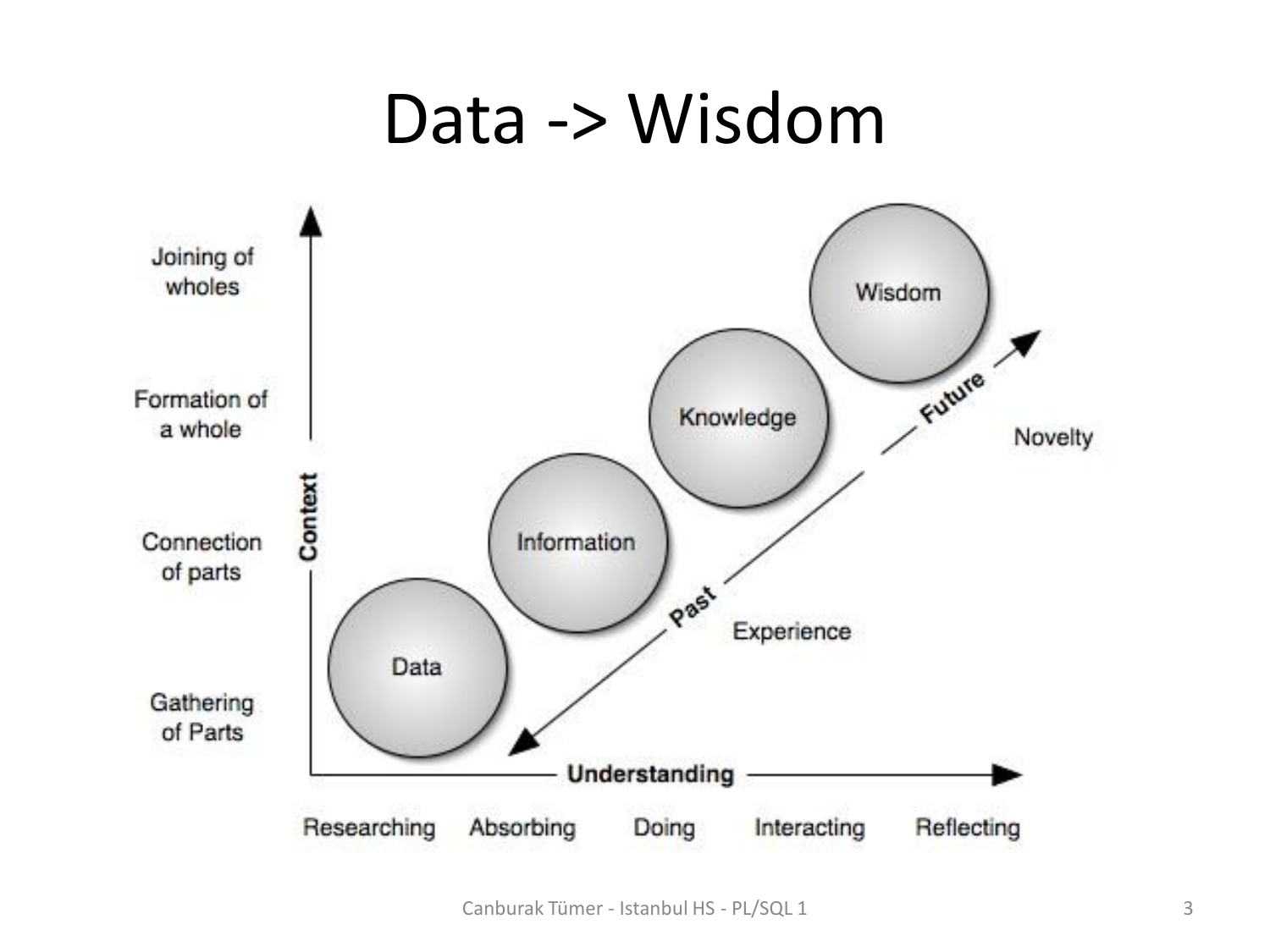## Database, Relational Database

#### • Kolon x Satır = Tablo

| tblSupervisors: Table<br><u>_  미 × </u>                                |       |             |                   |         |                        |                 |
|------------------------------------------------------------------------|-------|-------------|-------------------|---------|------------------------|-----------------|
|                                                                        | IngID | strLastName | strFirstName      | strDept | dteHireDate            | IngSupervisorID |
| ▶                                                                      |       | 1 James     | Ted               | МΚ      | 01/04/1983             | 41              |
|                                                                        |       | 3 Harper    | Hanna             | ES      | 19/04/1982             | 30              |
|                                                                        |       | 4 Packer    | Fen <del>ny</del> | мк      | 15/01/1987             | 41              |
|                                                                        |       | 5 Binder    | Julia             | MS      | <del>17/02/1</del> 985 |                 |
|                                                                        |       | 7 Sanders   | Maria             | ES      | 17/08/1985             | З               |
|                                                                        |       | 8 Easter    | Connie            | EE      | 20/05/1992             | 72              |
|                                                                        |       | 10 Martin   | Jane              | ЕE      | 07/06/1989             | 27              |
|                                                                        |       | 11 Binga    | Allison           | EE      | 01/09/1991             | 27              |
|                                                                        |       | 12 Conner   | Bi11              | CЕ      | 08/03/1982             | 71              |
|                                                                        |       | 13 Osowski  | Dominick          | SA      | 18/07/1995             | 30              |
|                                                                        |       | 14 Binga    | Sam               | SS      | 05/07/1986             | 19              |
|                                                                        |       | 15 Abel     | Murray            | CЕ      | 25/11/1988             | 12              |
|                                                                        |       | 16 Abot     | Robert            | МΚ      | 18/09/1984             | 41              |
|                                                                        |       | 17 Zambito  | Joseph            | CЕ      | 09/07/1986             | 71 ▼            |
| $1$ $\rightarrow$ $\rightarrow$ $\rightarrow$<br>Record: 14<br>of $51$ |       |             |                   |         |                        |                 |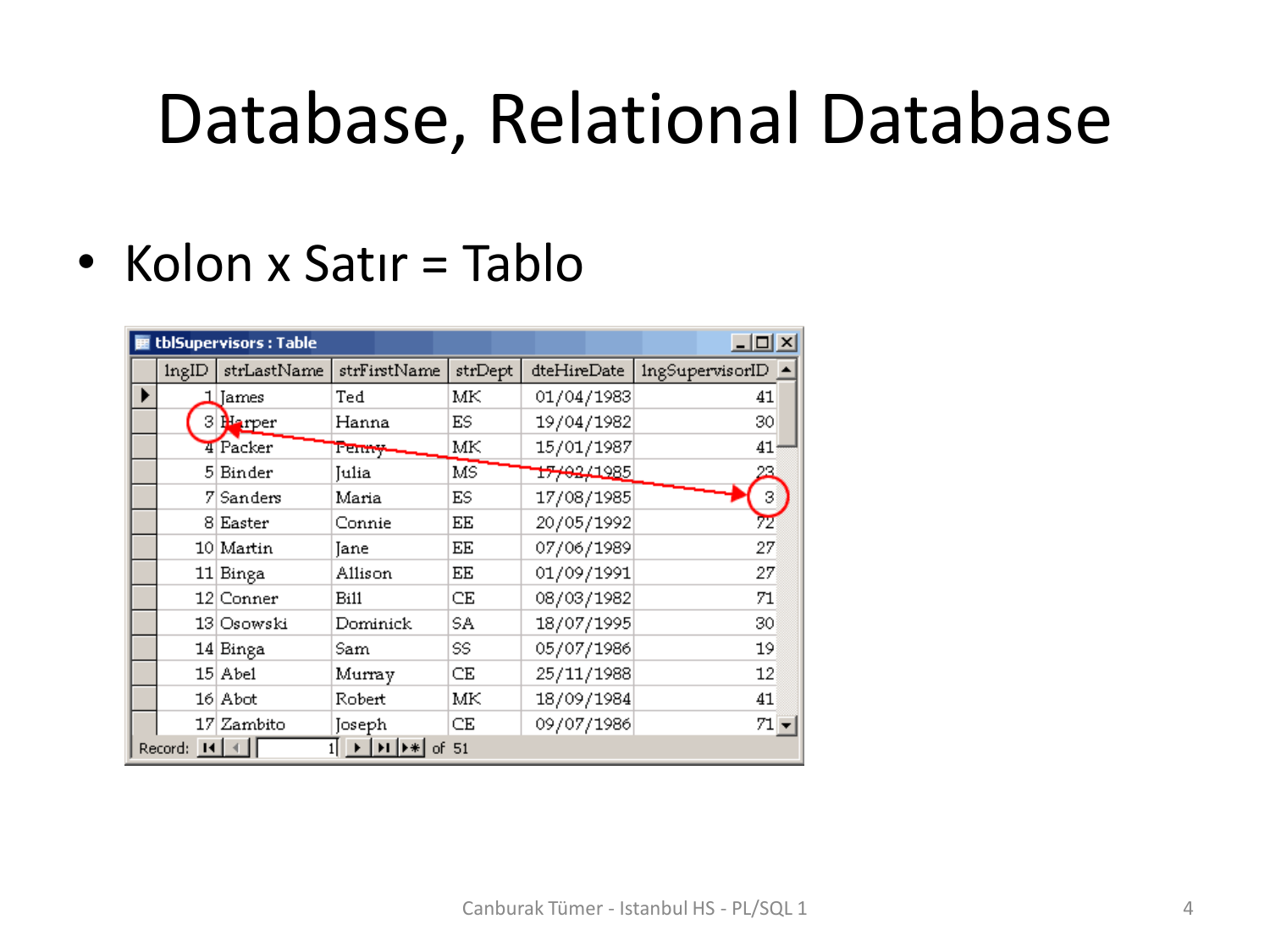## RDBMS

- Relational Database Management System/Software
- Oracle DB
- MySQL
- PostgreSQL
- MSSQL
- MS Access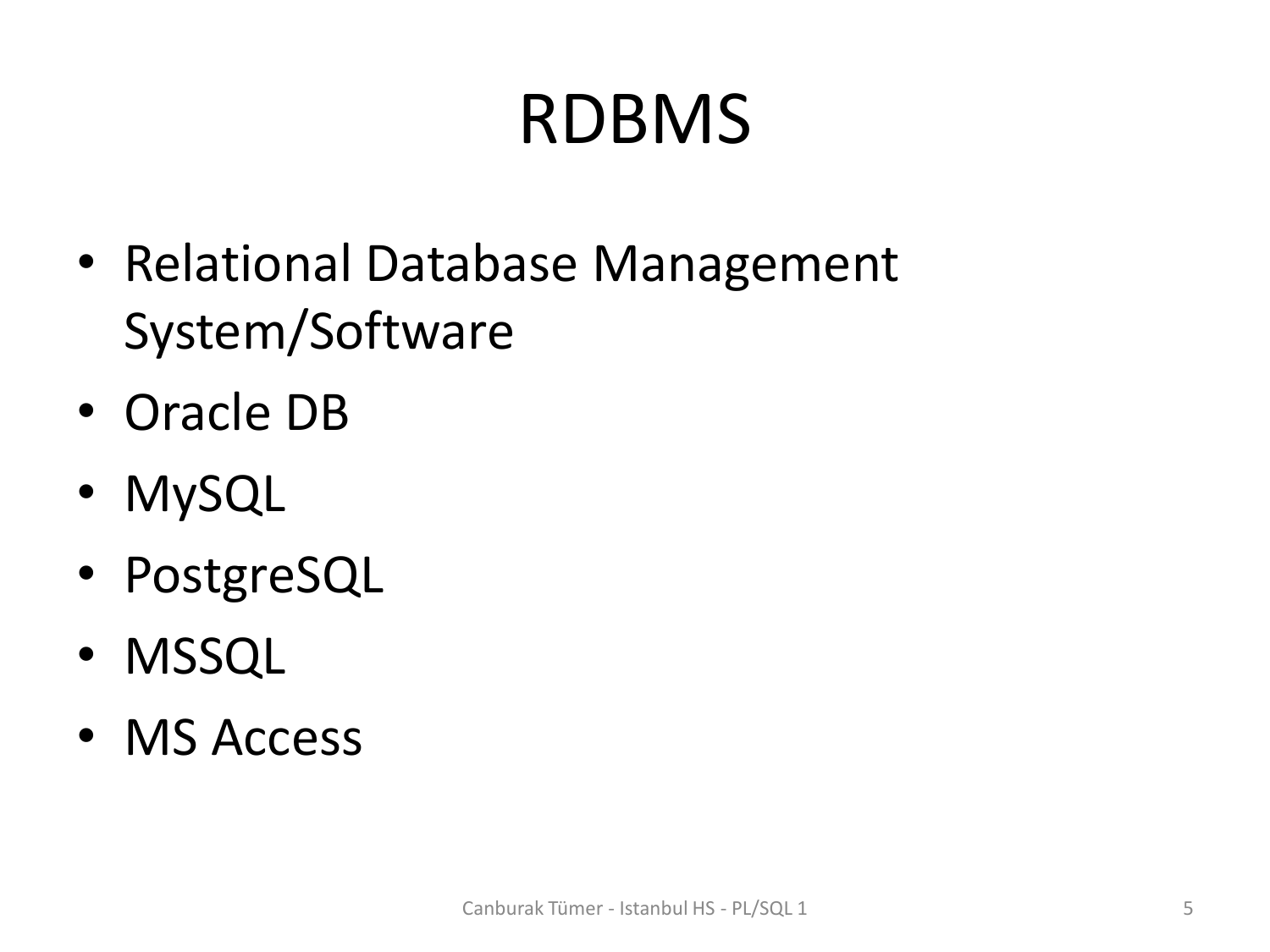### Present

- OLTP
- OLAP / BI
- Data Warehouse
- Data Mining

### Future

- NoSQL
- Big Data
- Fast Data (CEP)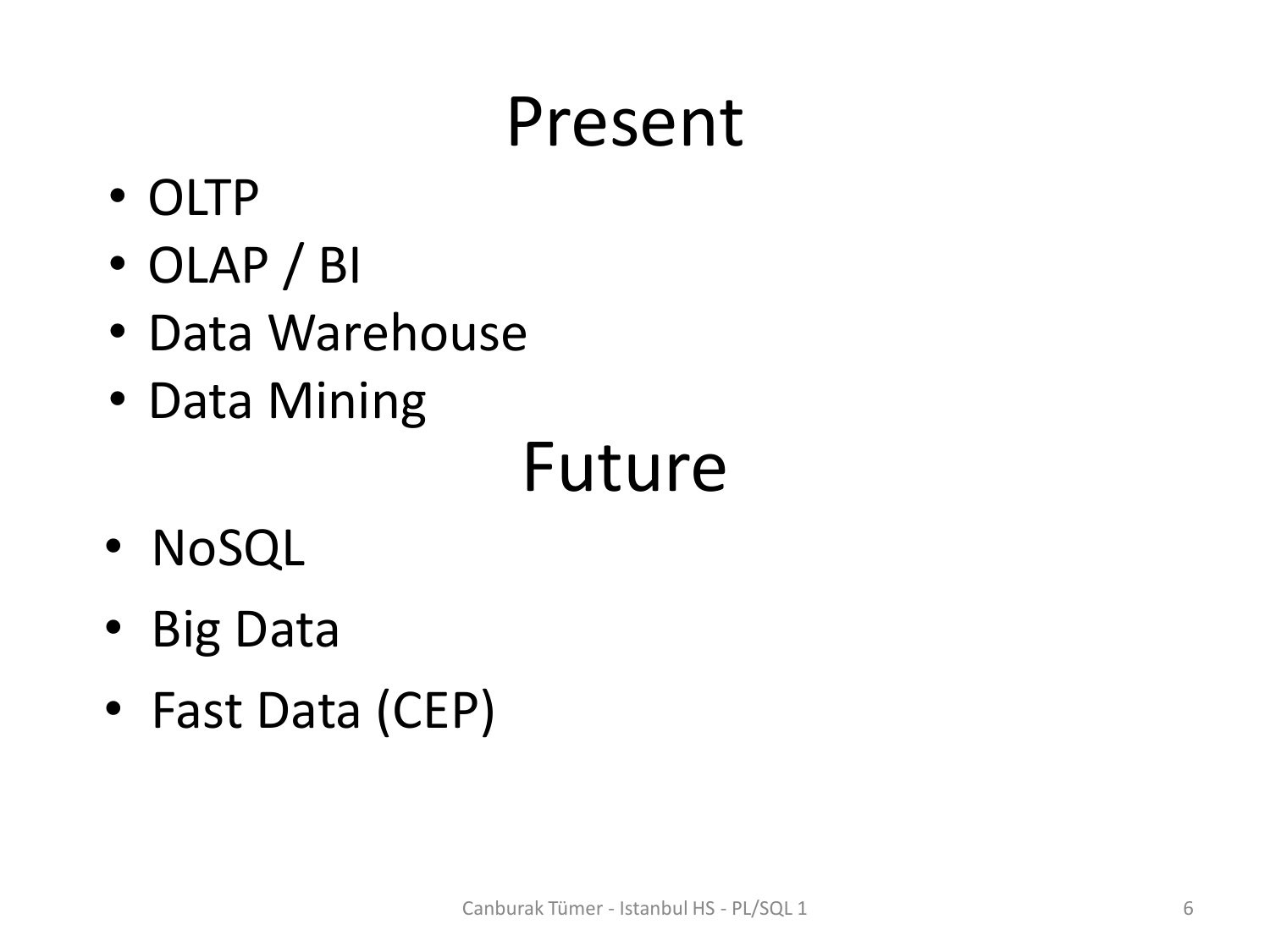## SQL

- Structured Query Language
- DDL
- DML

[www.sqlfiddle.com](http://www.sqlfiddle.com/) [www.canburaktumer.com/istanbulhs/index.html](http://www.canburaktumer.com/istanbulhs/index.html)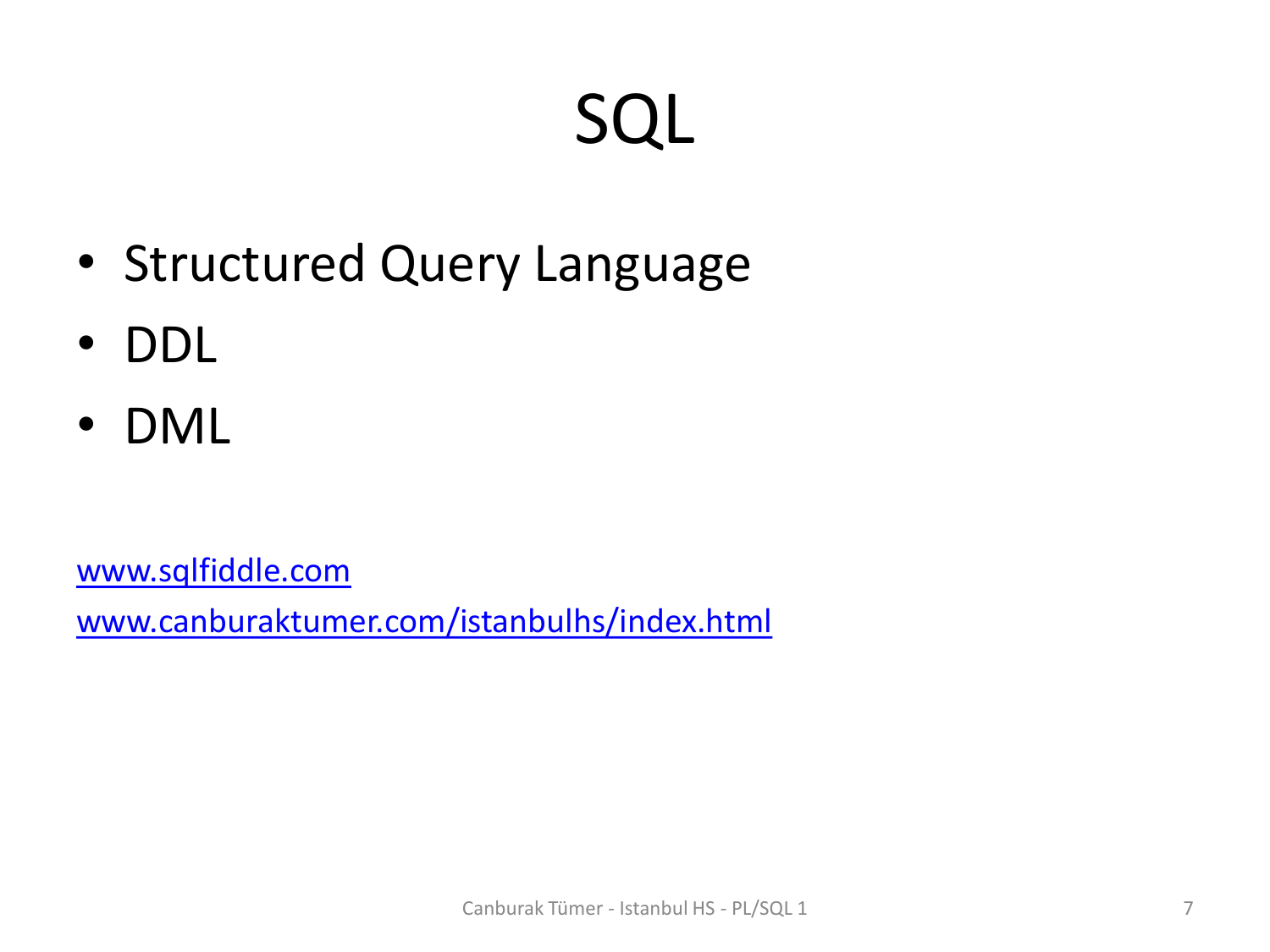# DML

- Select
- Where
- Order by
- Join
- Count, Sum, Max, Min
- Group by
- Insert
- Update
- Delete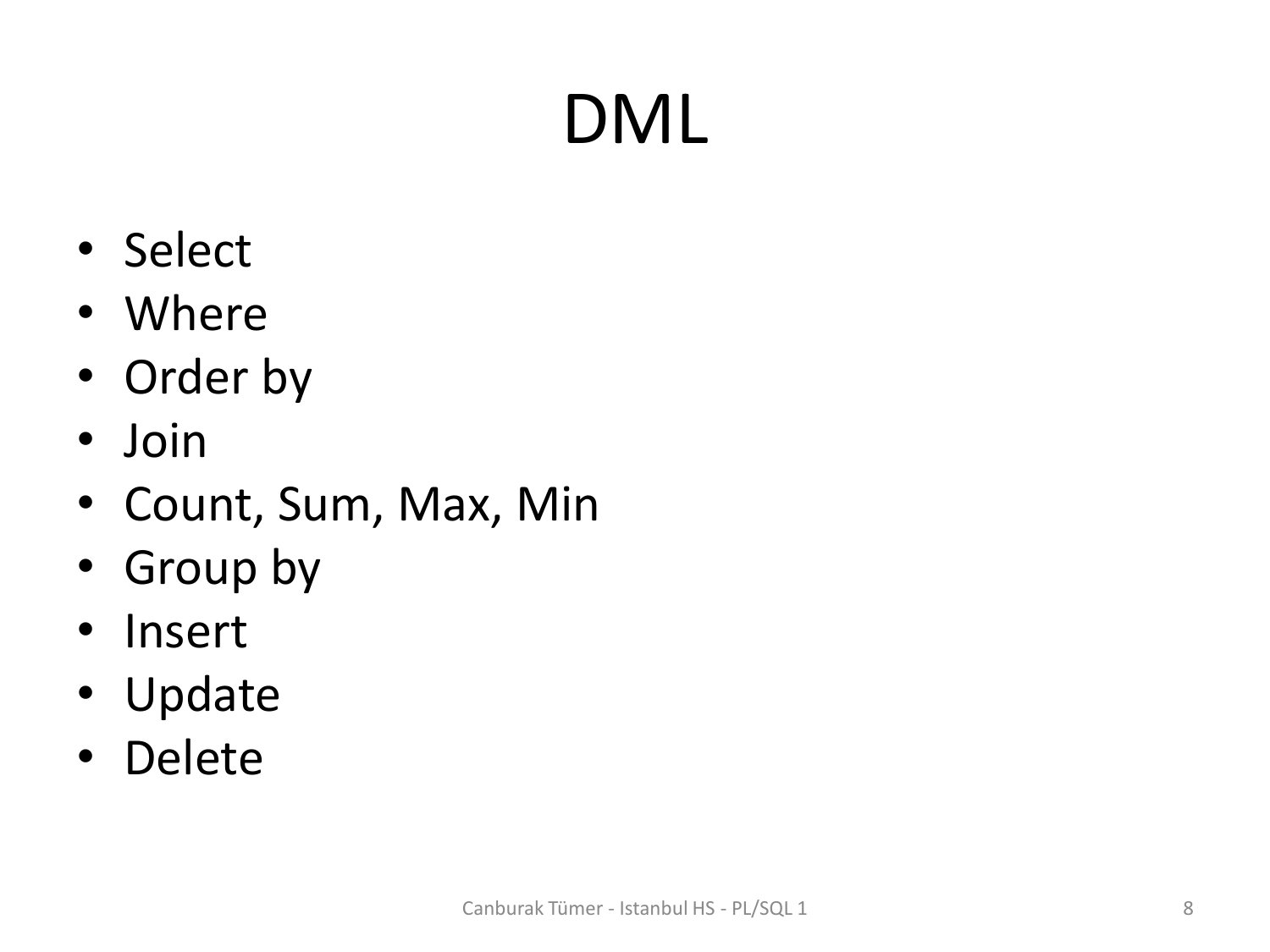